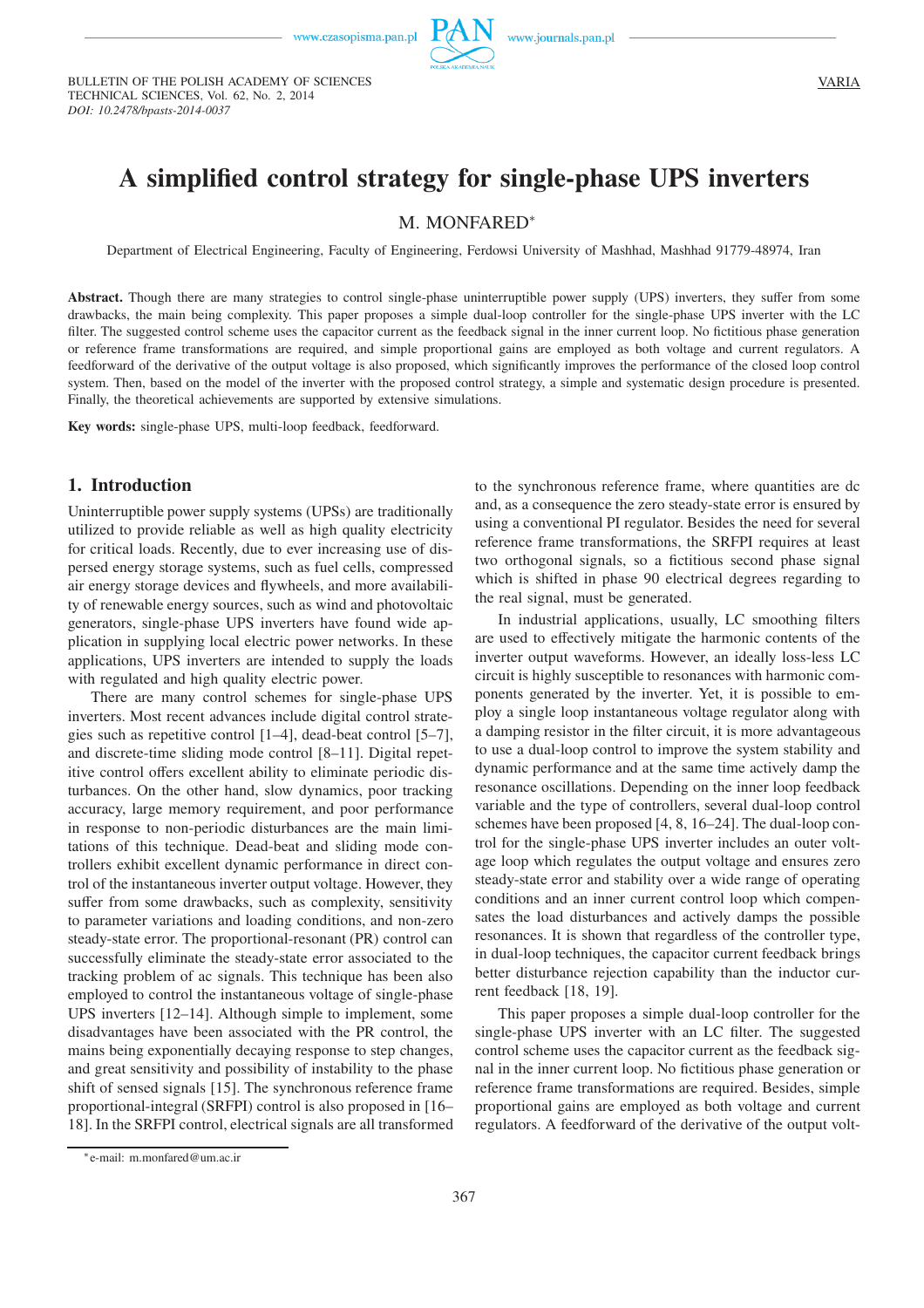

M. Monfared

age is also proposed which significantly improves the performance of the closed loop control system. Section 2 presents the dual-loop controller with voltage feedforward and derives a simplified mathematical model for the inverter based on the proposed control strategy. Using this model, Sec. 3 presents a simple and effective design procedure for the voltage and current controllers. In Sec. 4 the theoretical achievements are supported by extensive simulations. Finally, Sec. 5 concludes the paper.

## **2. Dual-loop control of single-phase UPS inverters**

Figure 1a shows the configuration of a single-phase UPS inverter which is connected to an *AC* load with impedance Z through the LC filter. The parameters of the converter circuit are summarized in Table 1. The equivalent series resistance (ESR) of the filter capacitor is ignored, since it is usually such small that the break frequency becomes much higher than the range of concern. Assuming that the switching frequency is far above the fundamental frequency, Fig. 1b shows the average switching model of the inverter with the LC filter. In this block-diagram,  $v_i(s)$  and  $v_o(s)$  are the averaged converter output voltage and the load voltage, respectively. Here, the PWM modulator is assumed to be an ideal unity gain. The load impedance, Z, can be a combination of resistive, inductive, capacitive, or even nonlinear ac loads.

a)



Fig. 1. Single-phase UPS inverter: a) power circuit, b) block-diagram representation

| Table 1 |                 |
|---------|-----------------|
|         | stem parameters |

| System parameters |                            |              |  |  |  |
|-------------------|----------------------------|--------------|--|--|--|
| Parameter         | Description                | Value        |  |  |  |
|                   | filter inductance          | 500 $\mu$ H  |  |  |  |
| $\boldsymbol{r}$  | inductor filter resistance | $0.2 \Omega$ |  |  |  |
| C                 | filter capacitance         | 220 $\mu$ F  |  |  |  |
|                   | fundamental frequency      | 60 Hz        |  |  |  |
| f,                | switching frequency        | 20 kHz       |  |  |  |
| $V_{dc}$          | DC-link voltage            | 300 VDC      |  |  |  |

As aforementioned, in all dual-loop control schemes suggested for the single-phase UPS inverters, the inner and outer loops are used for current and voltage control, respectively [4, 8, 16–24]. While these techniques exhibit an acceptable performance, the design of the feedback control loops is complicated. However, it is shown in [25] that if the dualloop feedback control is augmented with feedforwards of the derivative of the reference voltage and the output current, then simple proportional gains for the current and voltage controllers can eliminate the steady-state voltage tracking error and provide robustness to the load disturbances. Despite the fact that it seems interesting, this technique suffers from major drawbacks that prohibit its use for practical applications, the main being the need for two current sensors  $(i<sub>o</sub>,$ and  $i_i$ ), imposed extra calculations including the derivative of the output current, and the necessity of an exact estimation of the output filter parameters  $(L, r, \text{ and } C)$  to realize the controller. So, it is less convincing that this method is simpler than others.

The block diagram of the proposed dual-loop control system with only the voltage feedforward is presented in Fig. 2. Compared to the method of [25], the proposed technique has only one feedforward path and only measures the capacitor current. It is simpler and definitely more cost effective to sense the capacitor current instead of the higher ampere inductor and/or output currents. Also, no information about the inductor parameters and the derivative of the output current are required. The idea of the proposed dual-loop control of the output voltage of the UPS inverter with an LC filter in the output stage involves an outer and an inner regulation loop. The outer loop tracks the reference signal with a zero steady-state error while the inner loop ensures a fast dynamic compensation for disturbances and stability over a wide range of operating conditions. To further improve the UPS system performance, disturbance feedforward compensation is also included in the proposed scheme.

At first, assume that the feedforward path (dashed line) is not present. It is a simple task to obtain the output voltage transfer function from the block diagram of Fig. 2:

$$
v_o = \frac{k_i k_v}{LCs^2 + k_i Cs + k_i k_v + 1} v_{o,ref}
$$
  

$$
-\frac{Ls}{LCs^2 + k_i Cs + k_i k_v + 1} i_o,
$$
  
(1)

where  $k_i$  and  $k_v$  are the gains of simple proportional current and voltage regulators, respectively, and the effect of inductor resistance is neglected. However it is possible to use PI controllers, they cause unwanted phase delay in the sinusoidal references and only complicate the controller design. By using simple proportional controllers, the phase delay problem is prevented and the system analysis and controller design are significantly simplified. However, in the outer voltage regulation loop, this leads to a high proportional gain to considerably reduce the steady-state error. As it will be shown, the voltage feedforward path in the proposed strategy solves the problem.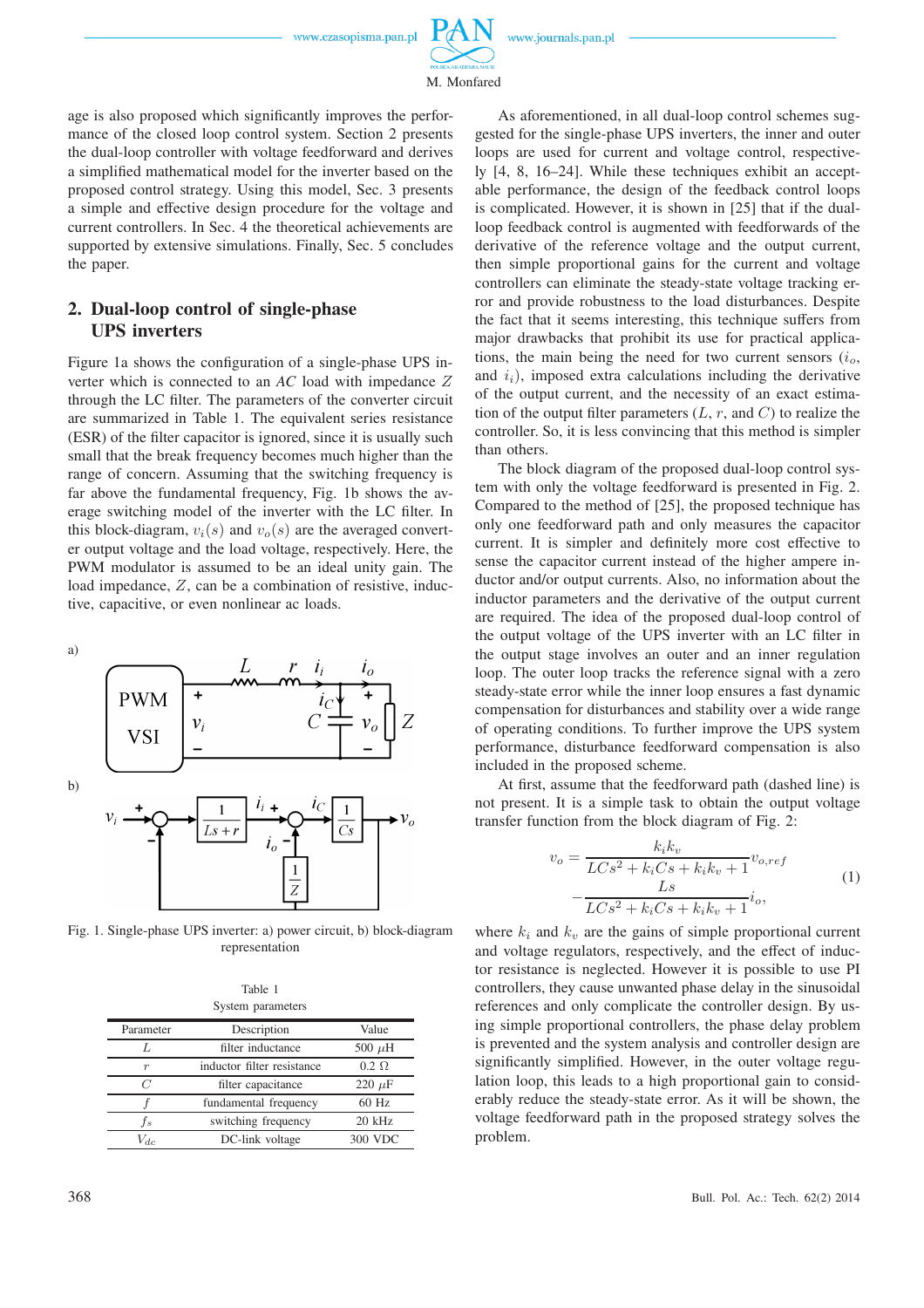

Fig. 2. Block diagram of the proposed dual-loop control system

It is obvious from (1) that the steady-state error of the output voltage is composed of two components: the static tracking error (first term in the right hand side of (1)) and the error caused by  $i<sub>o</sub>$  variations (second term in the right hand side of (1)). From the control point of view, the product of loop gains  $k_i k_i$  must be selected large enough to significantly reduce the steady-state error. For an arbitrary large  $k_i k_v$ a perfect tracking of reference voltage, a perfect blocking of load disturbances and a near instantaneous dynamic response would be achieved. Indeed, with this assumption, the transfer function (1) simplifies to:

$$
v_o \cong v_{o,ref}.\tag{2}
$$

As mentioned before, the inner current control loop is responsible for fast compensation for load disturbances and providing near instantaneous damping for possible resonances caused by the LC filter at the output stage of the converter. So, the current regulator gain,  $k_i$ , is practically preferred to be large. However, the choice of the outer voltage loop gain,  $k_v$ , is a trade-off between the attainable voltage dynamic response and the overall control loop stability. In practice, to ensure stability over a wide range of operating conditions,  $k_v$ should not be too large.

So, if one assumes that  $k_i$  is large enough while  $k_v$  may not be, the transfer function (1) becomes:

$$
v_o \cong \frac{k_v}{Cs + k_v} v_{o,ref}.
$$
 (3)

As it can be seen, an amplitude as well as phase error in the output voltage is expected. To obtain a zero steady-state error, the transfer function (3) must take the following form:

$$
v_o \cong \frac{Cs + k_v}{Cs + k_v} v_{o,ref} = v_{o,ref}.
$$
\n(4)

From the block diagram algebra, this can be conveniently achieved by adding a feedforward path from  $v_{o,ref}$  with a gain of *Cs*, as highlighted in Fig. 2 with dashed lines. With this feedforward path, the transfer function of output voltage becomes:

$$
v_o = \frac{k_i(Cs + k_v)}{LCs^2 + k_iCs + k_ik_v + 1} v_{o,ref}
$$
  

$$
-\frac{Ls}{LCs^2 + k_iCs + k_ik_v + 1} i_o.
$$
 (5)

Bull. Pol. Ac.: Tech. 62(2) 2014 369

The Bode diagrams of  $v_o/v_{o,ref}$  of transfer functions (1) and (5) are plotted in Fig. 3 for  $k_i = 100$  and  $k_v = 0.1$ . The steady-state phase and magnitude errors at the fundamental frequency, the phase margins (PMs), and the closed-loop bandwidths (BWs) are also compared in Table 2. As expected, the steady-state error is considerably reduced and the closedloop bandwidth is increased resulting in a faster dynamic response. The stability is not affected by the feedforward path, because it does not affect the closed-loop pole locations. Indeed, the controller with the feedforward is unconditionally stable, since (5) exhibits a positive phase margin (assuming that  $k_v > 0$ ) as shown in (6), in which  $\omega_c$  is the open loop gain cross-over frequency.

$$
PM = \arctan\left(\frac{C\omega_c}{k_v}\right) > 0\tag{6}
$$



Fig. 3. Bode plots of  $v_o/v_{o,ref}(s)$  with (solid line) and without (dashed line) the voltage feedforward

| Table 2                                                             |
|---------------------------------------------------------------------|
| Performance comparison of dual-loop controller with and without the |
| voltage feedforward                                                 |

|                     | Magnitude<br>error<br>[%] | Phase<br>error<br>[deg] | <b>PM</b><br>$\lceil \text{deg} \rceil$ | ВW<br>[Hz] |
|---------------------|---------------------------|-------------------------|-----------------------------------------|------------|
| without feedforward | 28                        | $-37$                   | 95                                      | 80         |
| with feedforward    |                           |                         | 90                                      | 37000      |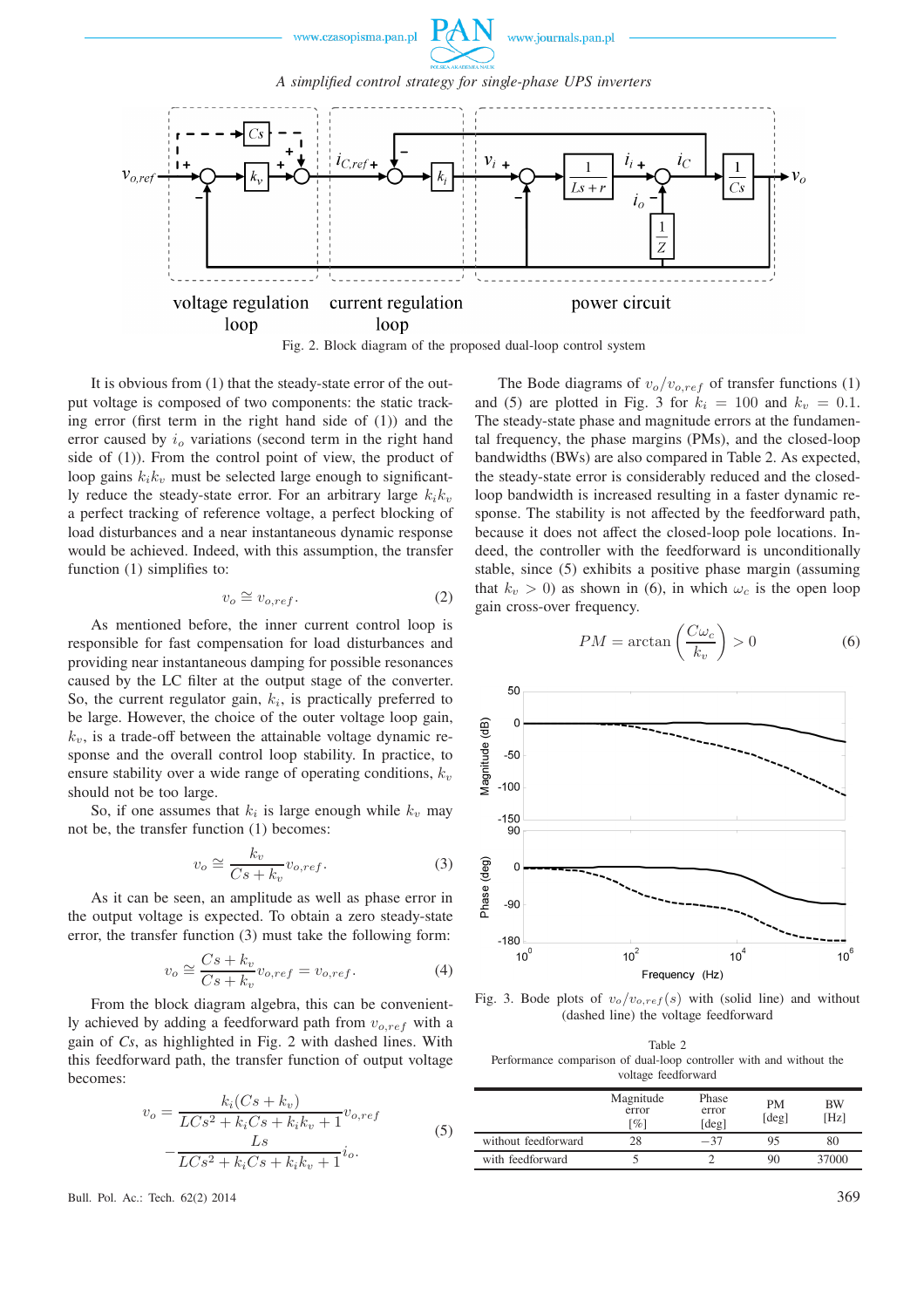

M. Monfared

## **3. Controller parameters design**

Under light loads, the phase margin and the closed loop stability are slightly reduced. Physically, under no-load or light load conditions, the lightly damped characteristic of the output filter can cause a sharp reduction in the open loop phase and, consequently, reduce the phase margin. As a result, controllers are normally designed under light-load condition in order to ensure the fulfillment of stability requirements. Hence, the closed-loop transfer function of (5) under no-load condition can be rewritten as:

$$
\frac{v_o}{v_{o,ref}} = \frac{k_i(Cs + k_v)}{LCs^2 + k_iCs + k_ik_v + 1}
$$

$$
= \frac{\frac{k_i}{L}s + \frac{k_i k_v}{LC}}{s^2 + \frac{k_i}{L}s + \frac{k_i k_v + 1}{LC}}.
$$
(7)

Assuming that  $k_i k_v \gg 1$  the above equation can be approximated by a standard second-order transfer function:

$$
\frac{v_o}{v_{o,ref}} = \frac{2\zeta\omega_n s + \omega_n^2}{s^2 + 2\zeta\omega_n s + \omega_n^2},\tag{8}
$$

where  $\zeta = \frac{1}{2}$ 2  $\sqrt{k_iC}$  $\frac{k_v c}{k_v L}$  and  $\omega_n =$  $\sqrt{\frac{k_i k_v}{LC}}$  are the damping factor and the natural frequency, respectively.

There are numerous publications attending the properties and discussing different design aspects of the standard transfer function of (8). Though a damping factor,  $\zeta$ , of  $1/\sqrt{2}$  is recommended in literature, to select the natural frequency, one has to make a compromise between the control bandwidth (and consequently the transient response) and the disturbance rejection capability. In this application,  $\omega_n$  is chosen to be  $2\pi$ 2 krad/s, which is one-tenth the switching frequency and ensures the switching noise immunity. Based on these selections, the controller parameters are calculated as:

$$
\begin{cases} k_i = 2\zeta\omega_n L \cong 10\\ k_v = \frac{C\omega_n}{2\zeta} \cong 2 \end{cases}
$$

.

## **4. Performance evaluation**

To confirm the effectiveness of the proposed control strategy, the single-phase inverter system was developed in MAT-LAB/Simulink. System parameters are summarized in Table 1. Practical effects such as regular sampling with 20 kHz frequency, non-ideality of IGBT switches, and dead-time delays are included in simulations to emulate the real system performance as closely as possible. The steady-state performance was investigated by simulating the UPS behavior at various loading conditions and the results are shown in Figs. 4–6. The effect of load power factor on the steady-state output voltage and current waveforms is depicted in Fig. 4, which relieves that the proposed system can successfully produce a perfect sinusoidal voltage with minimum total harmonic distortion (THD =  $0.08\%$ ) at resistive, and highly inductive or capacitive loading conditions. Figure 5 shows the effect of varying the switching frequency on the THD of the output voltage.



Fig. 4. Steady-state waveforms under (a) unity, (b) 0.5 leading, and (c) 0.5 lagging power factor load

370 Bull. Pol. Ac.: Tech. 62(2) 2014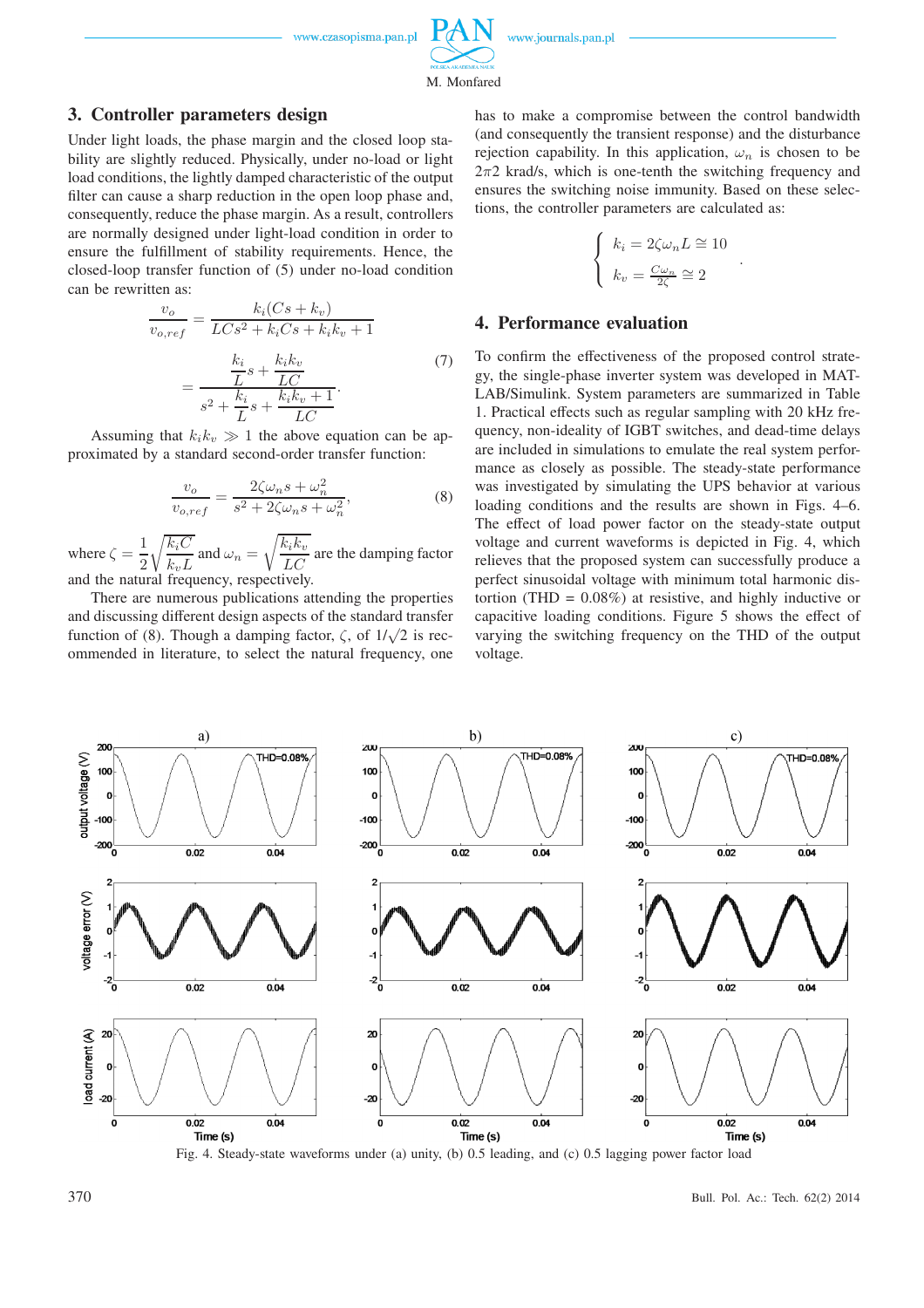### *A simplified control strategy for single-phase UPS inverters*



Fig. 5. Effect of switching frequency on the output voltage THD



Fig. 6. Effect of capacitor mismatch on the peak output voltage error

It can be seen that the proposed controller keeps very low THD even for low switching frequency operation. Also, it was investigated that the variations of the load impedance magnitude have almost no effect on the output voltage THD.

As evident in Fig. 2, the operation of proposed feedforward voltage control depends on the capacitor value. Therefore, the performance of the converter system considering mismatch in the capacitance value is investigated and results are summarized in Fig. 6. It can be seen that, however the peak voltage error remains almost negligible, the lowest error occurs for −20% mismatch not for zero mismatch. This small deviation is a result of including practical effects, such as sampling and PWM delays, non-ideality of switches, and dead-time delays, in the simulations which are not included in the small-signal model of the converter system.

Figure 7 shows the performance of the proposed control scheme under nonlinear load conditions. The nonlinear load is a diode rectifier bridge feeding a series R-L or a parallel R-C circuit. One can see in Fig. 7 that while the load current is highly distorted, the output voltage waveform remains sinusoidal. This promising behavior is a consequence of providing enough control bandwidth (about 2 kHz). Figure 8a shows the transient performance for 100% step change in the load from no-load to full load and then removing it. The UPS system offers a very fast transient response with excellent output voltage regulation from no-load to full load and vice versa. Only a little change in the output voltage can be observed at the instance of applying the full load, indicating that the proposed control technique brings a stiff output voltage. Figure 8b shows the dynamic performance at the start-up and the shutdown. Clearly, the converter response to step changes of reference voltage is almost instantaneous with negligible transients.



Fig. 7. Steady-state waveforms for a full bridge rectifier load with a) a series R-L load, and b) a parallel R-C load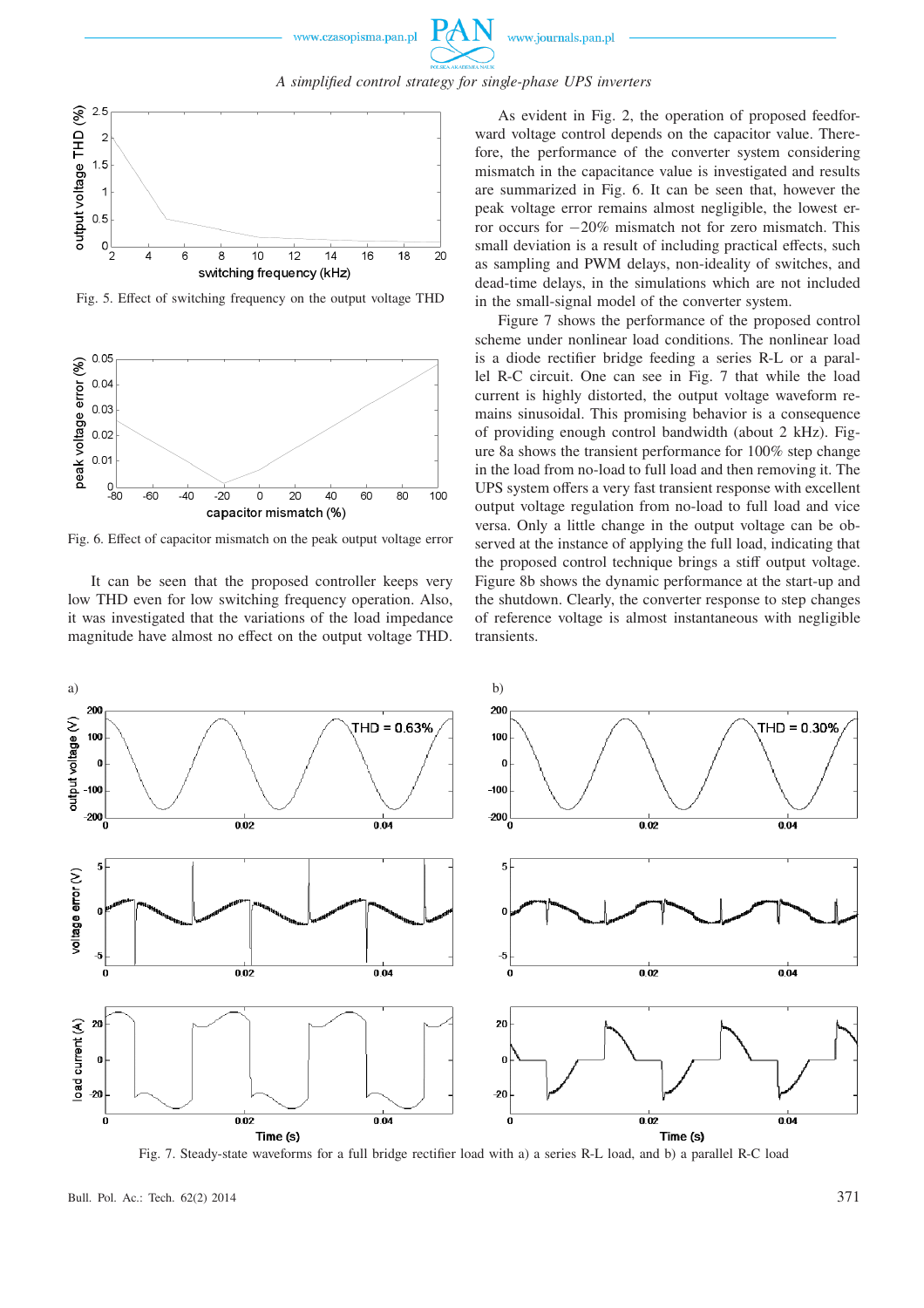

Fig. 8. Transient waveforms: a) 100% application (at  $t_1$ ) and 100% removal (at  $t_2$ ) of load, and b) 100% jump (at  $t_1$ ) and 100% fall (at  $t_2$ ) of reference voltage



Fig. 9. Transient waveforms in response to the load power factor step change from unity to 0.5 leading (at  $t_1$ ) then to 0.5 lagging (at  $t_2$ )